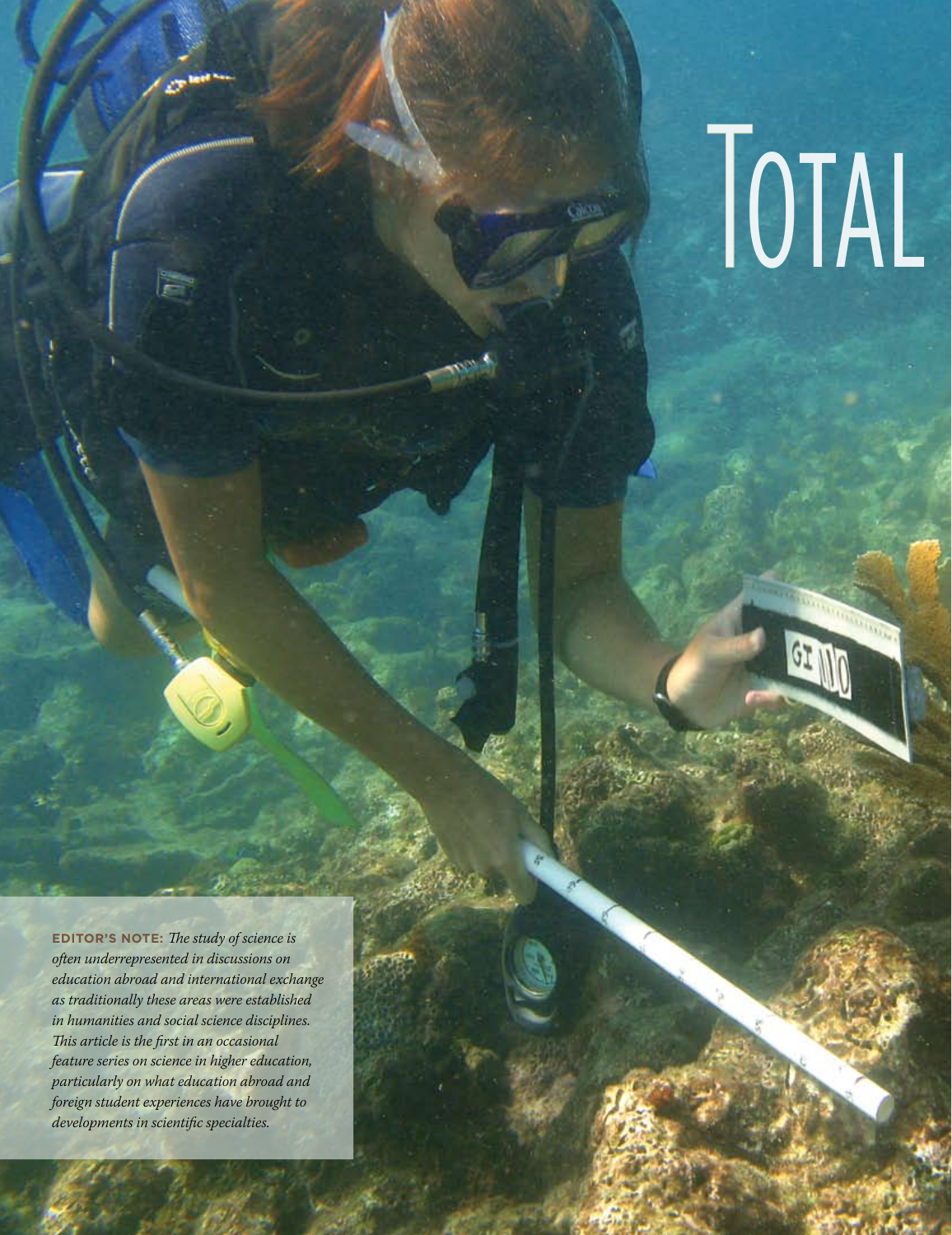# IMMERSION.

Sea~mester student Priscilla Sloan holding colony identification slate and measuring stick assisting in Elkhorn coral research in Green Island (Antigua). The measuring stick is used to record the width, length and height of elkhorn colonies.

With unique education abroad experiences burgeoning in many disciplines and international students and scholars participating in programs and research, interest in studying marine biology firsthand in the world's oceans has steered many toward ongoing interest in the field and has launched careers in marine conservation By Nicole Branan

> right sunlight hits the pellucid turquoise ocean embracing Lombok, a 2000-square mile island east of Bali in south-central Indonesia. Krystle Chavarría, an undergraduate student from the University of California at Berkeley, spends most of her time

underwater. Fishing nets and abundant sample containers attached to her scuba gear, she combs the vibrantly colored coral reefs for *amphiprion ocellaris*, also known as common clownfish. Whenever she sees a specimen, she cuts a tiny tissue sample out of the fish's fin. Back at Boston University, Chavarría will feed her 200-plus samples into genetic machines that will uncoil the fish's DNA, analyze it, and spew out the exotic species' genetic code. By comparing genetic signatures from different clownfish populations living among Indonesia's endangered coral reefs, Chavarría hopes to discern natural barriers in the ocean that keep the different populations from mixing. Identifying these invisible fences will help determine the most effective positions for future marine protected areas.

Chavarría is one of three students who set out to Indonesia last summer as part of Boston University's Diversity Project, a 10-week education abroad program for undergraduate students from U.S. institutions. The project combines fieldwork on Indonesia's coral reefs with cutting edge molecular genetic research at Boston University and gives students a taste of life as a marine scientist. "It was very eye-opening to learn what it felt like to be a researcher," Chavarría said.

© Jessica Fry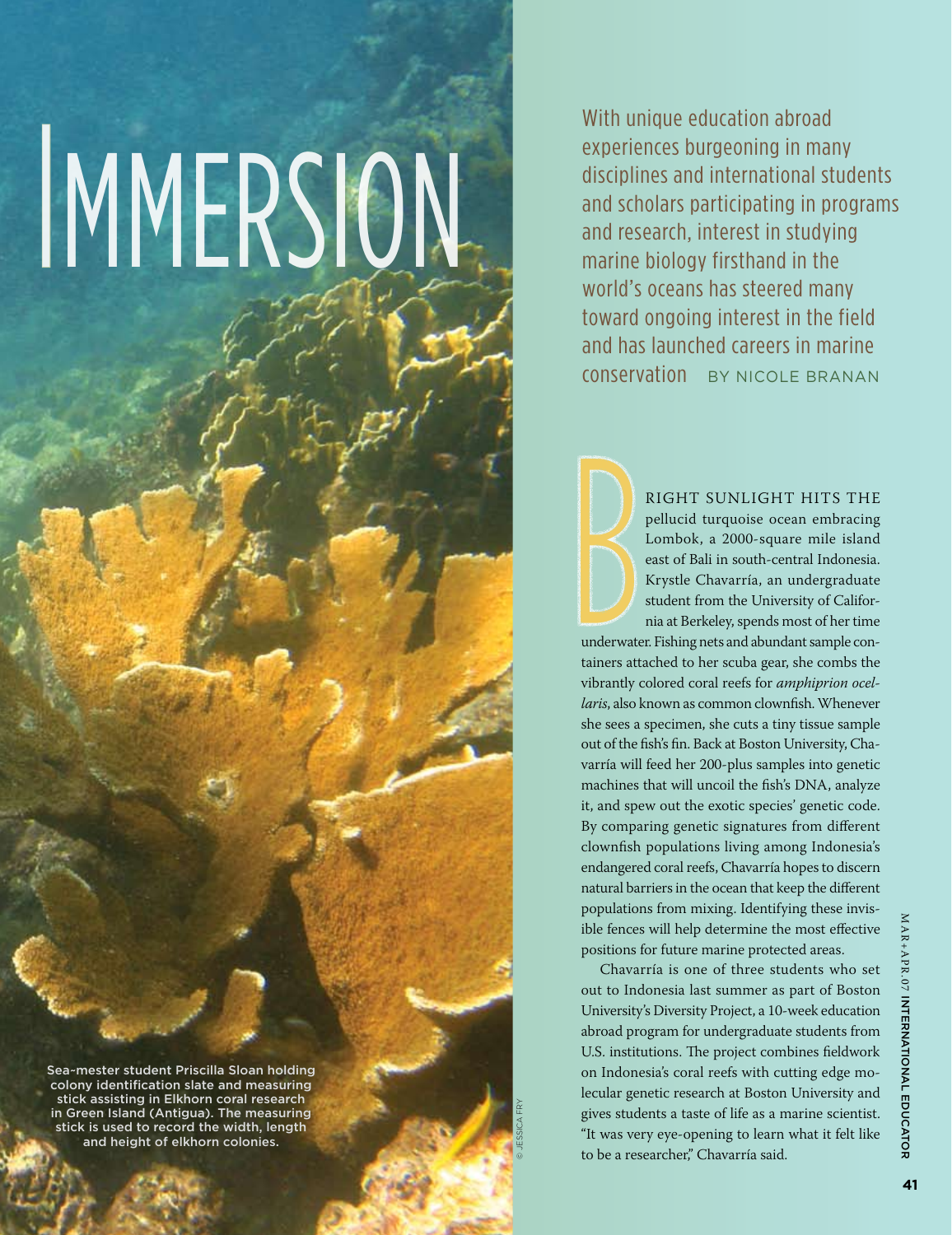Initiated in 2005, the project is one of many education abroad programs that take students to diverse spots all over the globe to gain hands-on research experience by participating in marine expeditions. Besides contributing to current research in the field, these programs are intended to spark students' curiosity about the oceans. "The best way to get students interested in marine biology is to just take them out into the field," said Paul Barber, assistant professor of biology at Boston University and leader of the Diversity Project. "And it's hard to go to a place like Indonesia, put on your mask and snorkel, put your face in the water and not just be amazed—it's simply a beautiful place."

It seems only appropriate that students mix and mingle around the globe to study the oceans. After all, the world's waters are shared by all of us and problems within them could have global implications. Not only do our oceans' circulation patterns exert a profound influence on the planet's climate, they also provide the great majority of the world's fish supply. Large-scale disturbances of this vast ecosystem's delicate balance, caused for example by global warming and overfishing, could have disastrous consequences for the whole planet. And the clock is ticking; marine environments are degrading at an alarming rate, said Edith Widder, president and senior scientist at the Ocean Research and Conservation Association in Fort Pierce, Florida. "Marine research today is more important than ever because the health of our oceans is threatened more than ever," she said. Barber agrees and pointed out that Indonesia's coral reefs are one of the most threatened reefs in the world. "I don't think there is anything approaching a pristine reef left in Indonesia. If we have any hope of protecting these ecosystems at all we need more research, and more people need to go there to study those reefs," he said.

Boston University's Diversity Project is a step toward that direction. Barber and his students study genetic similarities and differences across different populations of various species throughout the Indonesian archipelago. The team found that some populations have distinct genetic fingerprints even though they live in close proximity—a condition that usually results in a uniform blending of genetic pools. By identifying these patterns, Barber and his students started to locate particular regions in the ocean through which different populations would not cross. Identifying these natural barriers is crucial for the design and implementation of future protective measures, commented Nancy Knowlton, director of the Center for Marine Biology and Conservation at Scripps Institute of Oceanography in La Jolla, California "We need to have a sense of where these natural barriers are in order to set up marine protected areas across the oceans equivalents to our terrestrial national parks," Knowlton explained.

#### **Preserving Oceans for the Future**

Protecting the oceans' web of life is becoming an increasingly pressing issue. So far scientists have only explored about 5 percent of the roughly 139 million square miles of ocean that cover our planet, but an estimated 50 percent of all marine species have already gone extinct, said Widder. "We are destroying the oceans faster than we

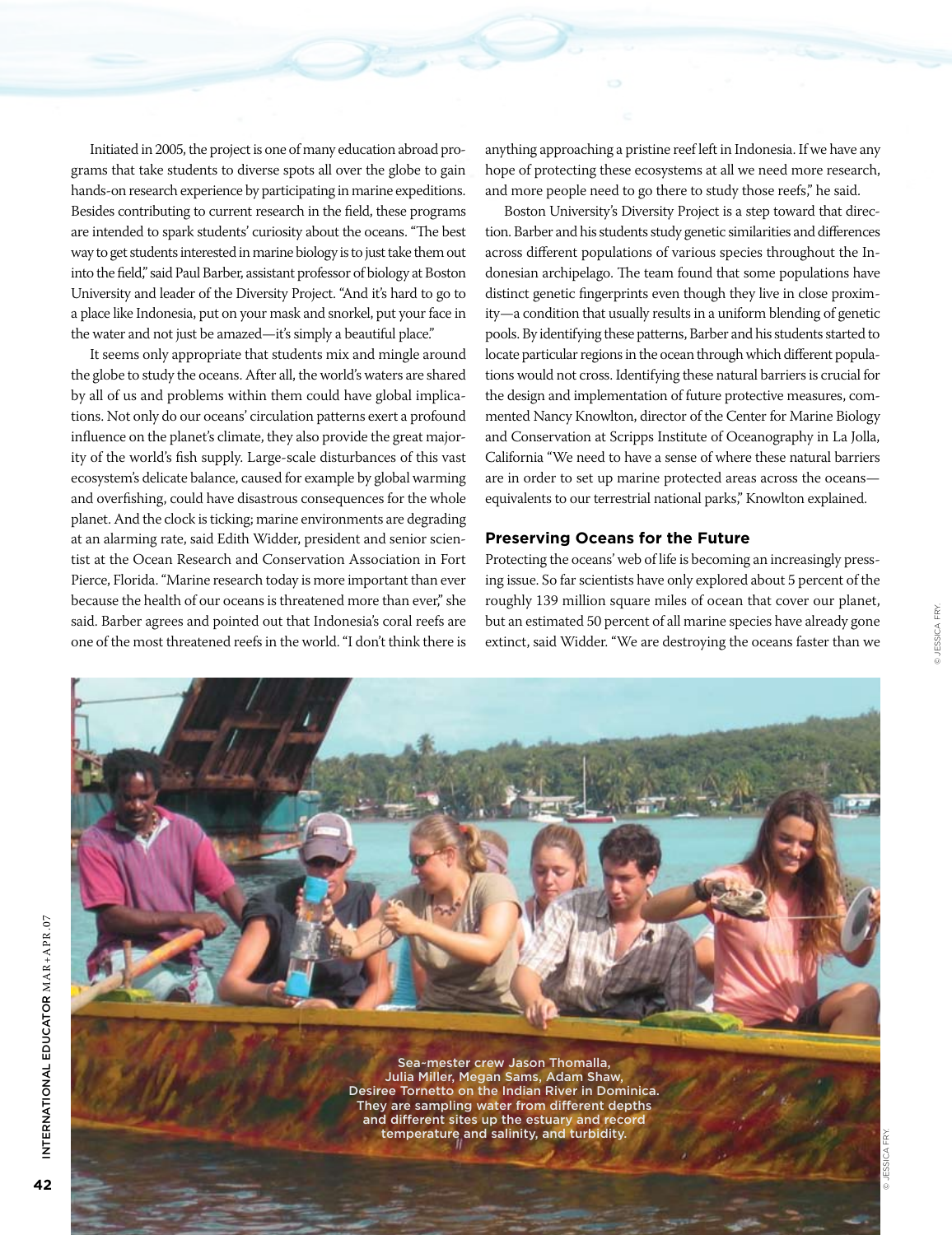

can explore what's in them. It's like living next to the Garden of Eden and throwing trash over the wall without ever even looking to see what glorious things are in there."

One of the reasons for the rapid collapse of marine ecosystems is a burgeoning human population resulting in pollution of the oceans and an ever-increasing demand for seafood. "Destructive fishing practices are one of the major and best-documented human threats to the marine environment," said Fan Tsao, conservation scientist at the Marine Conservation Biology Institute in Bellevue, Washington. Deep-sea bottom trawling, usage of heavy fishing gear dragged across the seafloor to catch a large number of fish in little time, kills a lot of bycatch. "It's like collateral damage on the battlefield—a lot of innocent lives are lost," said Tsao, whose career began in her native Taiwan where she completed her undergraduate studies in ocean engineering. After spending one year as an international exchange student at the University of British Columbia, she decided to pursue a master's degree in marine affairs at the University of Washington. In her thesis work, Tsao explored the interface between social sciences and natural sciences, a combination that prepared her for her current job. At the Marine Conservation Biology Institute, Tsao is involved in devising marine policy recommendations for the U.S. government based on current research findings. The institute also works on raising the public awareness of marine conservation issues. The job can be challenging, Tsao points out, because it is often difficult to convey the severity of the situation. For example, a recent study by an international team of ecologists and economists projected the collapse of all seafood fisheries by 2050 if current fishing trends continue. "But when people go to their local store, they still see fish filet in the grocery section, so they simply don't feel that fish stocks are dwindling. People don't live in the sea, so they don't get to observe the decline of marine biodiversity directly," she said.

In addition to killing bycatch, bottom trawling also destroys the habitat of many marine species. The heavy nets break apart deepsea cold-water coral reefs, such as those on the summit of Manning seamount, part of a 1,000-mile stretch of underwater mountains, almost a mile below the ocean's surface off the coast of New England. Thousands of years ago, cold-water corals began to settle on the rocky seamounts and gradually grew into the tremendous stony fortresses they are today. Lauren Mullineaux, senior scientist at Woods Hole Oceanographic Institution (WHOI) in Massachusetts, explained that, like their tropical cousins, deep-sea coral reefs provide shelter for a rich diversity of marine life, including abundant commercially valuable fish. That's why fishing trawlers like to gather in areas near those reefs. The New England oceanic mountain range is covered with large and ancient coral gardens that have attracted the interest of many marine scientists.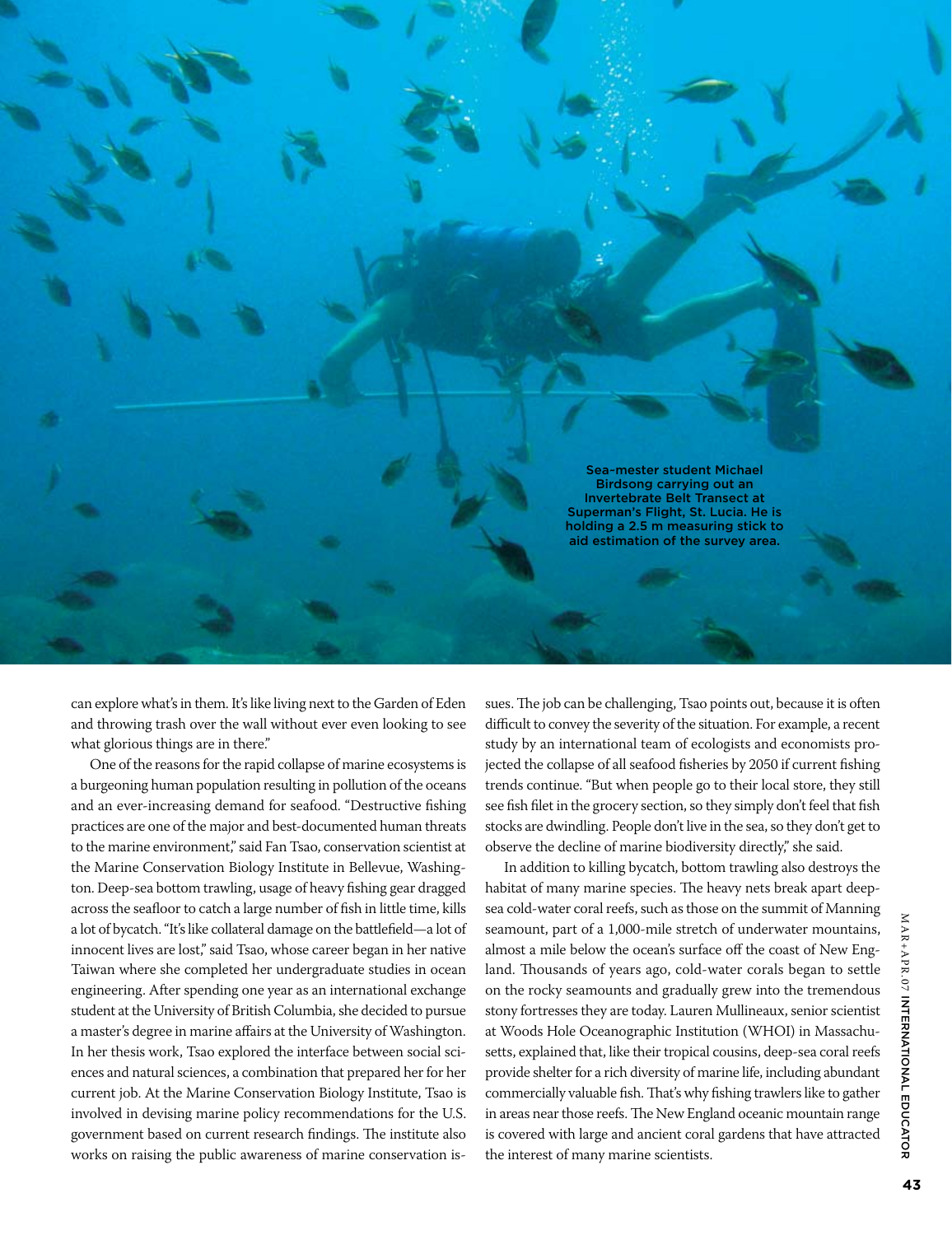Krystle Chavarría and Shinta Pardede taking a break from collecting samples. Chavarría was one of the participants of the 2006 Diversity Project. Pardede works in Barber's lab on a fellowship from the Wildlife Conservation Society.

ø

٦

1-11-1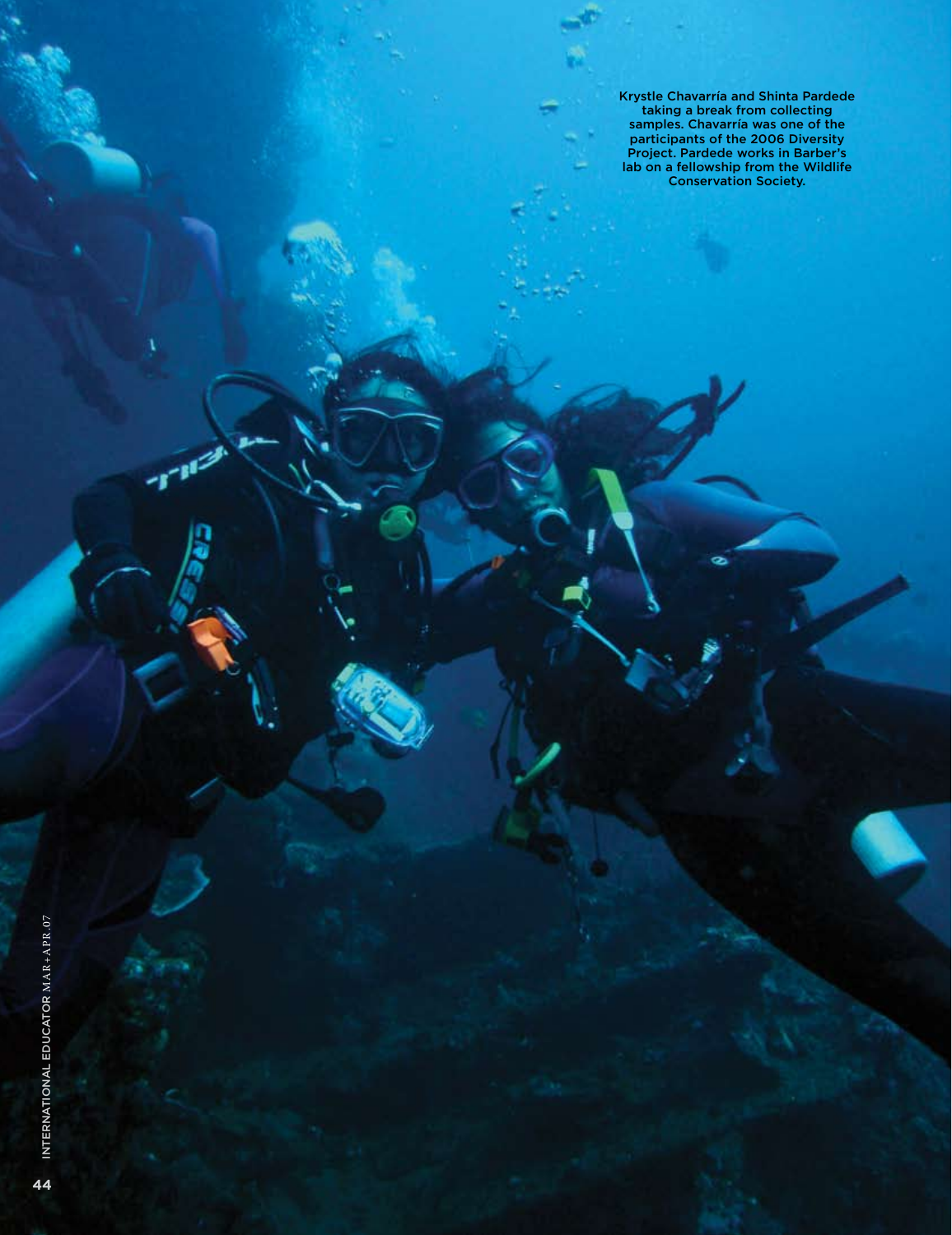#### **Foreign Students Study Marine Biology, Too**

Last year, Nika Stagličić, at the time an undergraduate student at the University of Split in Croatia, came as a summer student fellow to WHOI to study Manning's diverse ecosystems. Since the Adriatic Sea flanking her home country Croatia is a shallow, semi-enclosed basin of the Mediterranean Sea, Croatia didn't offer any opportunities for her to study similar ecosystems. "I was delighted to get the chance to explore a segment of deep-sea ecology," she said. Every summer, WHOI hosts student fellows from the United States as well as many foreign countries. "It's good to have students from different backgrounds come to us and share their knowledge and experience," said Mullineaux. Stagličić commented, "The international atmosphere at WHOI increased my awareness of the importance that collaboration and exchange of experiences have in the sciences."

At WHOI, Stagličić analyzed information from images and data that Mullineaux and her team had collected on a previous deepsea cruise to Manning's seamount. From that, Stagličić determined the spatial distribution, abundance, and size of bubblegum corals, pink tree-like structures with round branch ends. "To understand and predict how these deep-sea coral communities will react to disturbances, such as deep-sea trawling, we need to find out how quickly these corals reproduce and recolonize," Mullineaux said. Documenting the current and future status of individual species, such as the bubblegum coral, is an important step toward that goal. Widder commented, "If we want to prevent the continuing collapse of marine ecosystems, something that needs to happen in a big way is the implementation of major monitoring efforts worldwide."

#### **Discovering Coral Reefs**

Although scientists and fishermen have known about cold-water coral reefs for centuries, it was only with the development of submersible vehicles equipped with deep-sea cameras that scientists have been able to study them. Widder, whose passion for marine biology was sparked during a month-long study abroad program at the Lerner Marine Lab in Bimini when she was an undergraduate student at Tufts University, is one of the leaders in designing and inventing such submersible vehicles, instrumentation, and equipment. That's not an easy task, she explained, because deep-sea exploration vehicles need to withstand pressures of hundreds of atmospheres that the megatons of water several miles below the sea surface are exerting. "In many ways it's easier to explore outer space than to explore the deep ocean because in outer space you only have a pressure difference of one atmosphere between the outside and the inside of your exploration vehicle," Widder said.

#### **Mysteries of the Ocean Floor**

©Paul Barber

SPAUL BARBEF

But the harsh conditions at the ocean floor also offer some unique opportunities. The chilling temperatures and the crushing pressures miles below the sea surface squash most gases into liquids. That's why some scientists had the idea to use the deep ocean as a

carbon dioxide waste site. Miles below the surface, the greenhouse gas forms liquid lakes that rest quietly on the ocean floor. Pumping vast amounts of unwanted carbon dioxide into the abyss would slow the rise of the greenhouse gas in the atmosphere and mitigate the effects of global warming, proponents argued. But before deep-sea carbon dioxide sequestration could be pursued as a viable strategy, researchers needed to determine the impact of carbon dioxide-enriched seawater on deep-sea ecosystems. And so, in 2001, a research group at the Monterey Bay Aquarium Research Institute (MBARI) in Moss Landing, California, started to conduct the world's first deep-sea carbon dioxide experiments more than two miles below the Pacific's surface on the ocean floor off the coast of California. Among the trailblazers was Rachel Dunk, at the time a Ph.D. student at the University of Southampton in England and trainee in MBARI's 10-week summer internship program.

Since 1997, MBARI has been hosting summer interns to work on specific projects under MBARI staff supervision. "The program is designed to give the students an opportunity to experience something they don't get in college, and that is the real-life aspect of research and development," said George Matsumoto, senior education and research specialist at MBARI and coordinator of the internship program. As a private organization, MBARI's financial support comes from the David and Lucile Packard Foundation rather than from federal sources which is why the internship has no citizenship restrictions. So far, the program has drawn international students from such countries as France, Sweden, Canada, India, the Czech Republic, Australia, and the United Kingdom.

During several research cruises, Dunk and the MBARI team ventured out into the Pacific aboard the *Western Flyer*, one of MBARI's research vessels. From there, the team sent a remotely operated vehicle into the abyss to dispense about 10 gallons of liquid carbon dioxide onto the seafloor. Then MBARI researchers placed various marine animals in cages close to the carbon dioxide pool to study how the chemical affected their health. At the same time, Dunk conducted experiments that allowed her to measure how quickly the carbon dioxide leaked into the surrounding water. In the ship's control room the team watched their experiments on a high definition screen and in real time. "It was absolutely amazing to be sitting on the ship with our laptops and our equipment and to watch what we were doing more than two miles below. It was just the most unique way to do science," Dunk remembered. "And seeing what I had been studying dry in a classroom was really a thrill." The team found out that the carbon dioxide pool had a detrimental effect on some of the deep-sea marine biology. Carbon dioxide slowly leaked into the surrounding ocean, reacted with seawater, and increased the water's acidity, a condition that deep-sea marine life is particularly sensitive to.

But even without deliberate pumping of carbon dioxide into the seas, the compound's concentration in the ocean—and with it ocean acidity—have been rising steadily over the past few decades. The oceans pull megatons of the greenhouse gas out of the air every day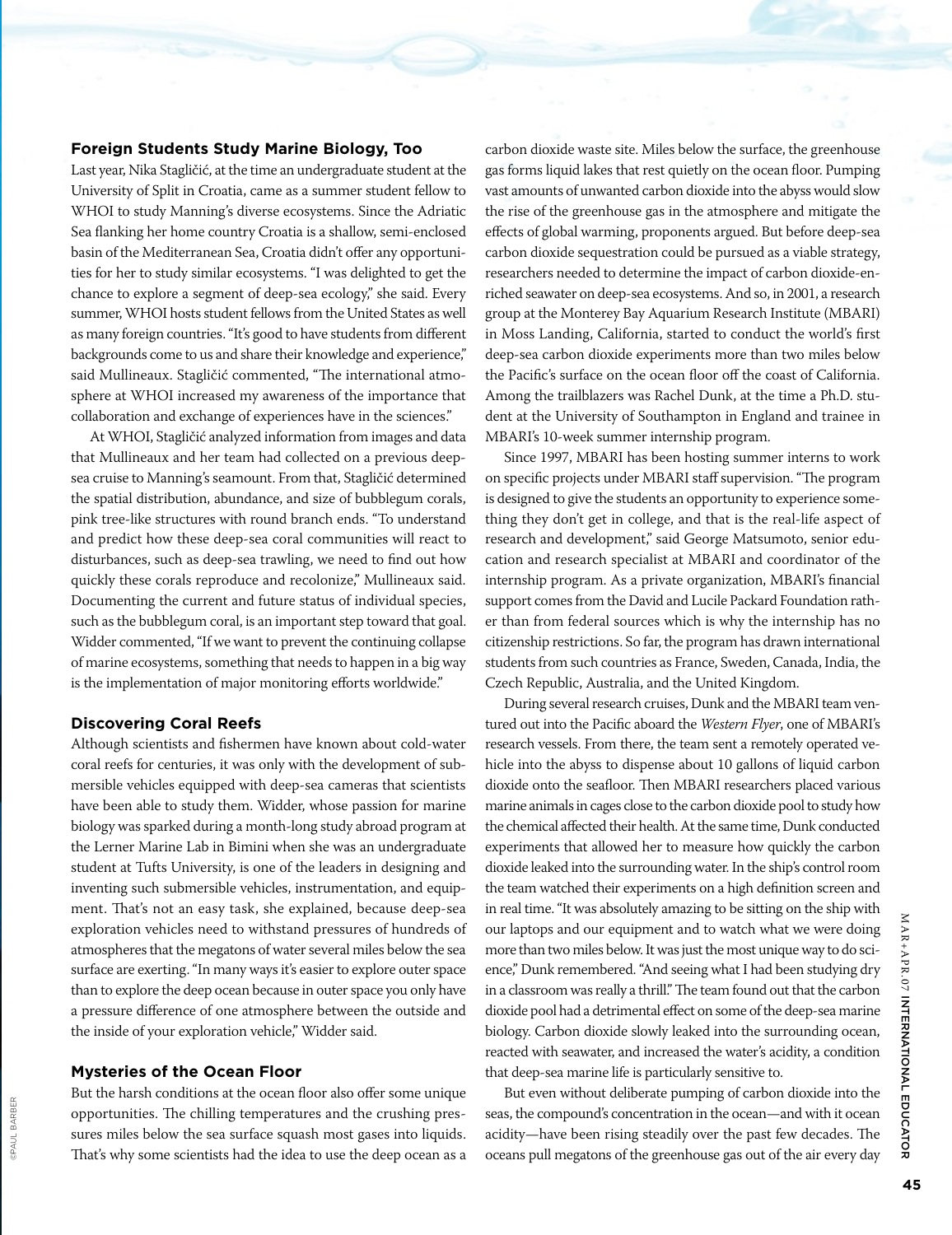and scientists fear that the enormous extra amounts that human activities are forcing into the atmosphere might take a toll on marine life. "Anthropogenic carbon dioxide from the combustion of fossil fuels is altering the chemistry of the world's oceans," said John Guinotte, a marine biogeographer at the Marine Conservation Biology Institute. This is one of the reasons that the research community has recently shifted its focus away from direct carbon dioxide storage in the deep sea towards storage in depleted off-shore oil and gas reservoirs. "Now the question is: If we had a leakage from one of those sites, what would the worst-case scenario be?" said Dunk, who is now a lecturer and postdoctoral researcher at the University of York in England, and still an active research collaborator with MBARI. After her internship, Dunk returned to MBARI for a postdoctoral position, during which she worked on developing technology that can detect the small shifts in acidity that such carbon dioxide leaks would cause.

Overdoses of carbon dioxide don't only affect fish, they also impact coral reefs. When carbon dioxide reacts with seawater it forms carbonic acid, which is corrosive to calcium carbonate shells and skeletons, such as those corals are made of. Acidic water slowly dissolves the reefs' complex structures, making them weaker and slowing down their growth rates. "This process is similar to osteoporosis in humans," explained Guinotte, who studied coral reefs in the Coral and Timor Seas.

#### **Global Warming Impacts Oceans**

Mounting evidence suggests that global warming poses a threat to coral reefs as well. A small but constant rise in ocean temperature forces coral colonies to banish their symbiotic, food-producing algae. This process is known as bleaching because it turns the flamboyantly colored reefs ghostly white, explained Guinotte, who got his first study abroad experience when he went to Central Queensland University in Rockhampton, Australia, during his senior year at Kansas State University. After completing a master's degree he went back to join the Australian Institute of Marine Science in Townsville as a postgraduate researcher in 1999. Together with other scientists at the Institute, Guinotte began to unravel a mystery that had shocked the scientific community a year earlier, when a massive bleaching event wiped out an estimated 16 percent of coral reefs worldwide.

By analyzing satellite data, the team found that the bleaching was the result of several different factors. Wind conditions at the time were such that they largely prevented mixing of the water column, Guinotte explained. In addition to that, the water cover over the top of the corals was unusually low and an extremely sparse cloud cover let a lot of solar radiation reach the ocean, heating the top layer of water to such a high degree that many corals couldn't handle the temperatures. "It was kind of a perfect storm that came together."

Guinotte continued to work with coral reefs during his subsequent Ph.D. program at James Cook University in Townsville. By analyzing environmental data, such as sea surface temperature and salinity, he developed a model that could track down the locations of so far undetected coral reefs. Scientists have found most of the currently mapped

reefs using satellite images. But these have a very limited range. "Most mapped reefs lie within the top 50 to 65 feet of water because that's all that can be seen with satellites," he explained. Using his model, Guinotte and his team discovered many undocumented reefs that lay outside the reach of satellites, some 200 feet below the water surface off the northwest shelf of Australia. "That's significant because a lot of these deeper reefs don't experience the really high temperatures that the shallower ones do, so they are less likely to bleach. That makes these areas great places for future marine protected areas," he explained.

#### **Students Contribute to Marine Conservation Efforts**

As conservation efforts of endangered coral reefs become more important, many marine biology education abroad programs have started to actively participate in them. One example is Sea-mester, a global study abroad program during which students live full-time aboard traditional schooners while sailing from island to island, country to country, or continent to continent in the Caribbean, the Mediterranean, or in Asia. Since its inception in 1998, Sea-mester has taken about 60 students every year across the globe. For the past five years, students aboard Sea-mester voyages have conducted coral reef surveys in St. Lucia for Reef Check, an international ocean conservation organization. "This work is valuable, especially to aid in monitoring the decline of coral reefs in the eastern Caribbean," said Jessica Fry, chief scientist and oceanography and marine biology instructor aboard *S/Y Ocean Star*, Sea-mester's Caribbean-based 88-ft schooner.

All of the 90 square kilometers of coral reefs around the West Indies island country of St. Lucia are threatened by human activities, such as overfishing, coastal development, and unsustainable land use practices, Fry explains. Sea-mester students play a vital part in an ongoing research project on elkhorn coral, the first coral species listed as threatened under the Endangered Species Act, a U.S. environmental law passed in the early 1970s. "The eastern Caribbean represents a significant gap in current elkhorn coral status information." Fry said. Together with researchers of the National Oceanic and Atmospheric Administration, Sea-mester students have helped set up permanent monitoring sites in the British Virgin Islands, St. Vincent and the Grenadines, and Antigua. Each site is marked with a metal stake, whose GPS position is recorded, and each coral colony within the area is marked with a small tag. Sea-mester visits each site 2-3 times a year and students record information such as colony size, percentage live coral, signs of disease, and bleaching. "No other current targeted monitoring efforts are known in this region," Fry said. As part of the elkhorn monitoring program, students are also involved in a mapping program. Equipped with underwater scooters and waterproof GPS units the students traverse the reef, marking the position of every elkhorn colony. "This gives us a good overall impression of the density of colonies in the area, and will allow us to monitor any dramatic changes in the future," Fry said.

Sea-mester isn't the only program during which students live